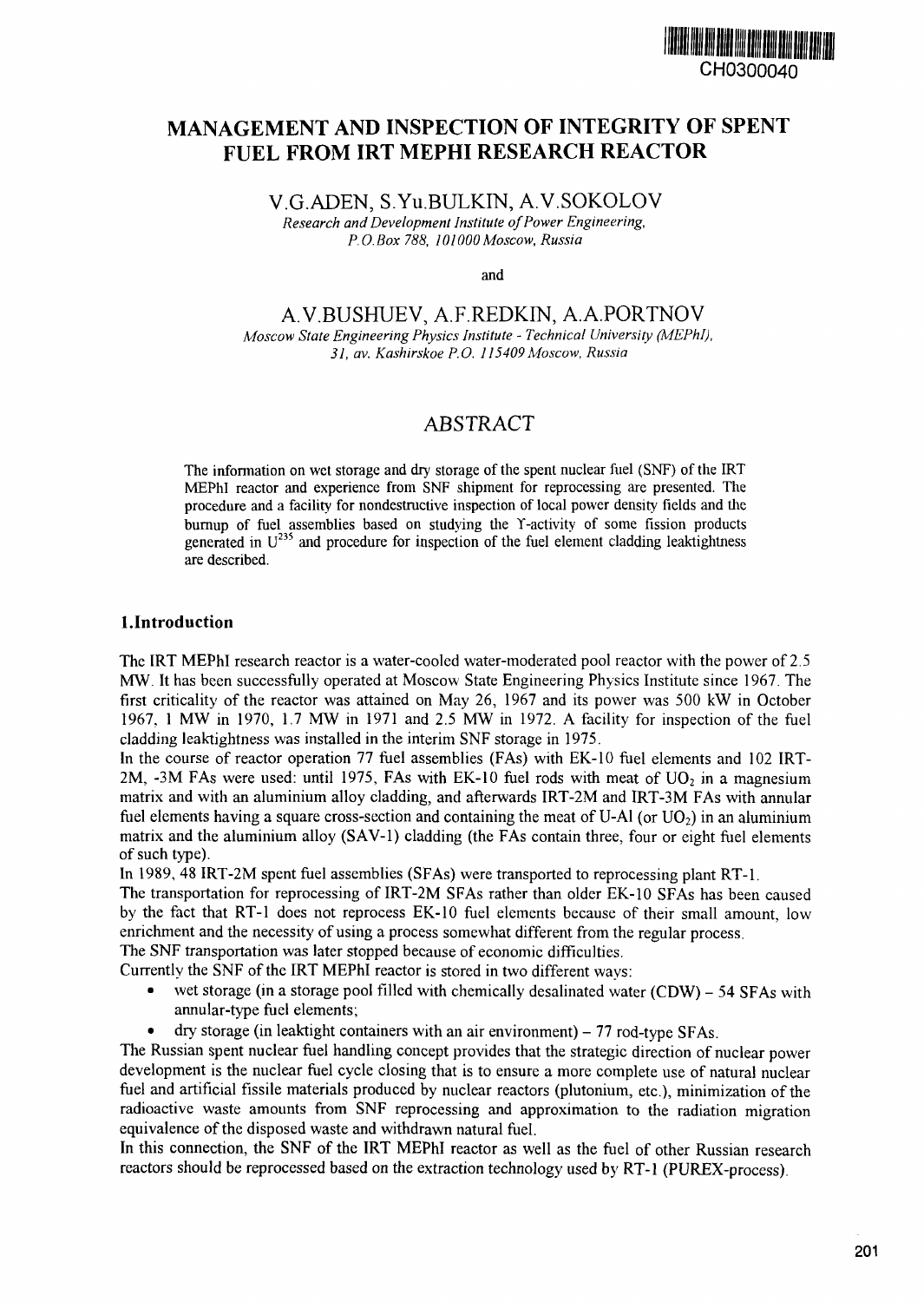## **2.Experimental and calculational research of fuel burnup**

Short-term and long-term loads experienced by FAs in the core are monitored for efficient and safe operation of the IRT MEPhI reactor. The reactor power is monitored based on measuring the heatup of the coolant flowing through the core. The contributions of different FAs to the overall power are determined by calculations. The fuel bumup in each FA is determined based on results of these calculations proceeding from their total power generation. A neutronic code TIGR [1] is currently used to calculate neutron fields, power density and fuel bumup values. The TIGR code was verified by comparing calculation results with experimental operation data. Integral characteristics of the reactor (reactivity, ctical position of the control rods) were compared for different core loads. It is known that such measurements charactenise the reactor as a whole. So quite an accurate and detailed experimental information is required for a more detailed verification of the calculations.

As direct measurements of the  $U^{235}$  content in the irradiated FAs using  $U^{235}$  own gamma radiation are not feasible, then the measurement of the burnt-up U<sup>235</sup> in the irradiated FA was based on measuring not feasible, then the measurement of the burnt-up U<sup>235</sup> in the irradiated FA was based on measuring the gamma activity of a particular fission product formed as the result of the  $U^{235}$  burnup.

The characteristics of the widely used fission products for analysing the irradiated nuclear fuel bumup are presented in Table 1 [2, 3].

|                   |             |                                                |                        | Table 1          |
|-------------------|-------------|------------------------------------------------|------------------------|------------------|
| Fission           | $T_{1/2}$   | $\overline{U^{235}}$<br>fission<br>Yield<br>at | Gamma radiation energy | Quanta yield (%) |
| product           |             | $(\%)$                                         | (keV)                  |                  |
| $Zr^{95}$         | $64.0$ days | 6.50                                           | 724.2                  | 43.1             |
|                   |             |                                                | 756.7                  | 54.6             |
| La <sup>140</sup> | $1.68$ days | 6.27                                           | 1596.17                | 0.844            |
| $Nb^{95}$         | 35.0 days   | 6.50                                           | 7658                   | 99.8             |
| Cs <sup>137</sup> | 30.17 years | 6.22                                           | 661.6                  | 85.1             |

A measuring scanning type facility consisting of a regular transfer container, a scanner, a collimator system and a spectrometric system was constructed in the reactor hall for studying irradiated FAs. Spectrometric systems with germanium detectors of different types and designs were used for measurements.

The reactor was shut down, all FAs were withdrawn from the core and put into the interim storage by the start of the experiment. For carrying out measurements, the FAs were alternately withdrawn from the interim storage, put into the transfer vessel and moved over a vertical channel to a lead thick-wall transfer container.

The experimental values were compared with the respective calculated data. And the calculated value of the relative burnt-up U<sup>235</sup> amount was compared with the experimental value of the relative amount of the accumulated fission product. Experimental and calculated values of the power density distribution over the FA height were mostly close and major differences are observed only for FAs with control rods. The calculated fuel burnup distribution over the height of FAs mostly correlate with the <sup>137</sup>Cs measurement results. Differences beyond the experimental error boundaties are observed for some of the six-tube low-bumup FAs containing control rods. The experimental and calculated results correlate better for eight-tube high-bumup FAs.

The produced spectra were processed using modem Russian and foreign codes. The obtained data on the initial fuel distribution in FAs, neutron field in the reactor core, fuel power generation and burmip in FAs were compared with the FA certificate data and calculation results produced using TIGR and GETERA codes being regular IRT MEPhI reactor neutronic calculation codes. Differences between the experiments and calculations have been found out and analyzed. General conclusions have been made with respect to the correctness of the calculation results and judgements were made regarding the errors of the calculated values.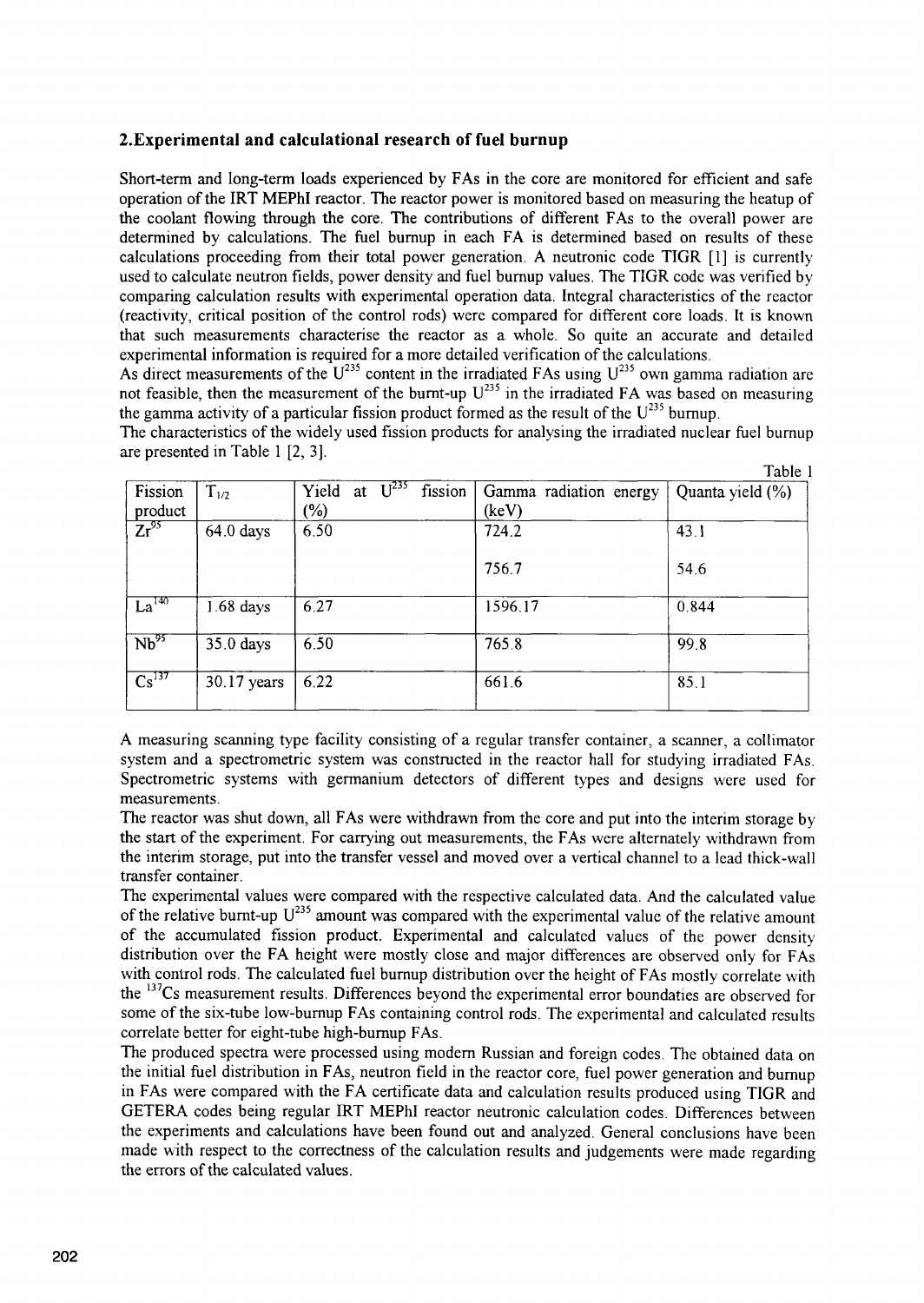Some new procedural approaches that have been developed during the work (loading indicators into the operating core FAs and use of a special irradiation time mode for getting information on processes in the **fel** during different periods) expand the capabilities of in-pile experiments and may be used **in** other reactors.

## **3.Spent fuel inventory and ways of** SFAs **storage**

|     |                                                  |                 |          |              | Tault z   |
|-----|--------------------------------------------------|-----------------|----------|--------------|-----------|
|     |                                                  | <b>SFA</b> type |          |              |           |
| No. | Description of characteristic                    | $IRT-2M$        | $IRT-2M$ | $IRT-2MKS^*$ | $IRT-3M$  |
|     |                                                  | $(90\%)$        | (36%)    | (36%)        | $(90\%)$  |
|     | Residual enrichment in terms<br>of $U^{235}$ , % | $40 - 50$       | 20       | $20 - 22$    | $40 - 50$ |
|     | T 1235<br>residual<br>Estimated<br>content, g    | 90              | 130      | 230          | 150       |

Some of the IRT reactor SFAs characteristics are presented in Table 2.

IRT-2M-KS FAs are experimental FAs developed at the Kurchatov Atomic Energy Institute and they differ from the regular IRT-2M FAs is a higher  $U^{235}$  load (from 230 g to 390 g).

15 IRT-2M KS FAs were tested in IRT MEPhl reactor. The tests have shown that such FAs are not reliable enough - according to the results of fuel cladding integrity detection in 1984-1986 4 FAs with the fuel burnup of 10-15% were withdrawn from the core with the initial gas non-leaktightness and removed to the storage pool for regular storaging and there was no degradation of the storage pool water radiation characteristics.

Spent fuel inventory is surnmarised in the Table 3.

Table 3

 $T<sub>2</sub>$  $h1<sub>2</sub>$ 

|                      |                               | .                        |
|----------------------|-------------------------------|--------------------------|
| Location             | SFA type                      | SFA quantity             |
| Dry storage facility | SFAs with EK-10 fuel elements | ユコ                       |
| Wet storage facility | IRT-2M $(90\%)$               | 22                       |
|                      | IRT-2M $(36%)$                |                          |
|                      | IRT-2M KS $(36%)$             | 15 (4 of them are leaky) |
|                      | IRT-3M $(90\%) - 8$ tube ones | 14                       |

Configuration of dry storage and wet storage is presented in Fig. 1. The dry storage facility represents



 $P_{\text{nocess}}$  dry channels with the diameter of 180 mm  $R_{\text{reactor pool}}$  | | |  $\frac{S_{\text{10020}}}{S_{\text{10020}}}}$  irradiated experimental devices. SFAs are  $\frac{W_{\text{alet level}}}{W_{\text{a}}}\n\begin{array}{c|c}\n\hline\n\text{noncell} & \text{local cell} \\
\hline\n\text{noncell} & \text{channels} \\
\hline\n\text{on } & \text{channels} \\
\hline\n\text{on } & \text{noncells} \\
\hline\n\text{on } & \text{noncells} \\
\hline\n\text{on } & \text{noncells} \\
\hline\n\text{noncells} & \text{noncells} \\
\hline\n\text{noncells} & \text{noncells} \\
\hline\n\text{noncells} & \text{noncells} \\
\hline\n\text{noncells} & \text{noncells} \\
\$ made of heavy concrete in a steel casing.

> SFAs were transferred to the dry storage facility after a  $5$  year cooling period in the storage pool. SFAs were put into the canisters and the canisters were sealed **in** a hot cell. The environment inside the canisters is air. The SFAs were preliminarily dried with hot air blowout. From  $5$  to 6 canisters are installed in the channel. Dry channels with the SFAs are ventilated forcedly during the reactor operation. The canisters are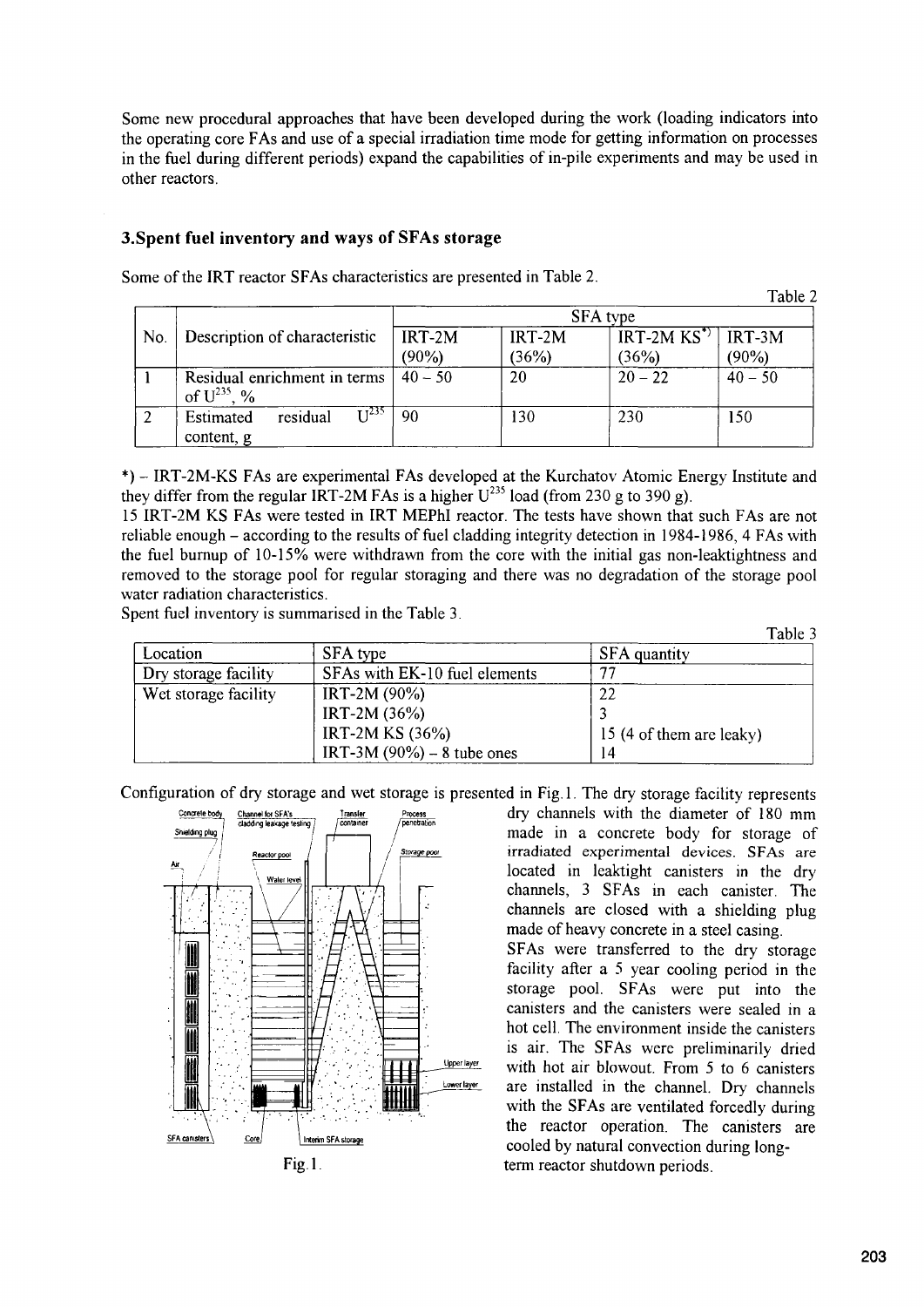A separate pool filled with CDW is used for wet storaging. The storage pool has a system of **ion**exchange filters responsible for water chemistry and a system of water quality and temperature control. The water temperature is 30-40'C.

54 SFAs are placed in a special fuel storage rack in two layers - there are 48 SFAs in the lower layer and 6 SFAs in the upper one. Pior to the installation for storage, SFAs were cooled in the reactor pool outside the core where they were monitored for leaktightriess based on water sipping in an isolated canister using the Te-I procedure of detecting leaky SFAs.

## **4.Procedure for detecting SFAs cladding leakage**

The SFA cladding leakage extent is determined using the method of measuring the FA cladding surface contamination with fission-produced  $Te^{132}$ .

Due to high sorption capacity and short path length of Te<sup>132</sup> nuclei in the cladding material, the appearance of tellurium on the cladding surface is caused by the fission-produced tellurium release from beneath the cladding via its defects (cracks, pits, etc.) and the amount of the absorbed Te is proportional to the fission-produced Te release rate (the proportionality factor depends on the reactor operation mode). With the period of  $T_{1/2} = 77$  hours, Te<sup>132</sup> undergoes a  $\beta$ -decay with generation of daughter  $I^{132}$  (T<sub>1/2</sub> = 2.3 hour). As iodine has lower sorption capacity, it is released from the cladding to the coolant that flows around the FAs. Thus, the  $Te^{132}$  amount on the FA cladding surface can be determined by installing the FAs from the reactor core 40-50 hours after the shutdown, when the absence of fission-produced  $I^{132}$  on the FA cladding surface is guaranteed, in a leaktight accumulator with very pure water and by measuring the  $Te^{132}$  amount in the accumulator. The  $I^{132}$  concentration is measured based on the area of  $Ey=670 \text{ keV}$  and 770 keV photopeaks in the y-radiation spectrum of the water sample taken from the accumulator.

#### **5.Equipment and technology for** SFA **shipment for reprocessing**

In 1989, 48 IRT-2M SFAs were transported to reprocessing plant RT-1. A TK-5M shipping cask intended for these purposes was used for transportation. The weight of one shipping cask is not more than 5500 kg. Casks (in batches of 4 pieces) were transported by a trailer truck to a railway track to the Kurchatov Institute, Moscow, and put onto a TK-5 container car.

One of the basic conditions of putting the SFA into the shipping casks for SFA shipment for reprocessing was a gamma radiation exposure dose rate that was not to exceed 100 R/h at a distance of I in off the FA. The SFAs shipped for reprocessing were cooled in the storage pool for 35 to I I years and the gamma radiation exposure dose rate was 20 to 80 R/h. The SFAs were put into casks using regular transfer equipment - rods with collet grips and a transfer container. Prior to being loaded into casks. the SFAs were dried by hot air blowout.

Russian regulations prescribe [4] that spent FAs to be delivered for reprocessing should not have leaky fuel elements causing contacts of the fuel composition with the SNF storage facility water (microdefects of the fuel cladding corresponding to the  $\alpha$ gas non-leaktightness» of the cladding are permitted).

The SFAs to be shipped were:

- checked for leaktightness;
- visually examined,
- checked for passability in a gage.

The (average) burnup of the SFAs **in** this batch was more than 40%.

The leaktightness of the fuel cladding was checked by each FA sampling in the storage pool based on detection of  $I^{132}$  isotope technique.

There were no comments with respect to the SFAs condition after the checking operations being completed.

The SFA quantity coming annually to the storage pool is small (some 4 pieces) and the storage facility volume will be enough for approximately another IO years. But according to the available information [5], the condition of similar SFAs (the fuel composition of U-Al alloy in an aluminium matrix, the